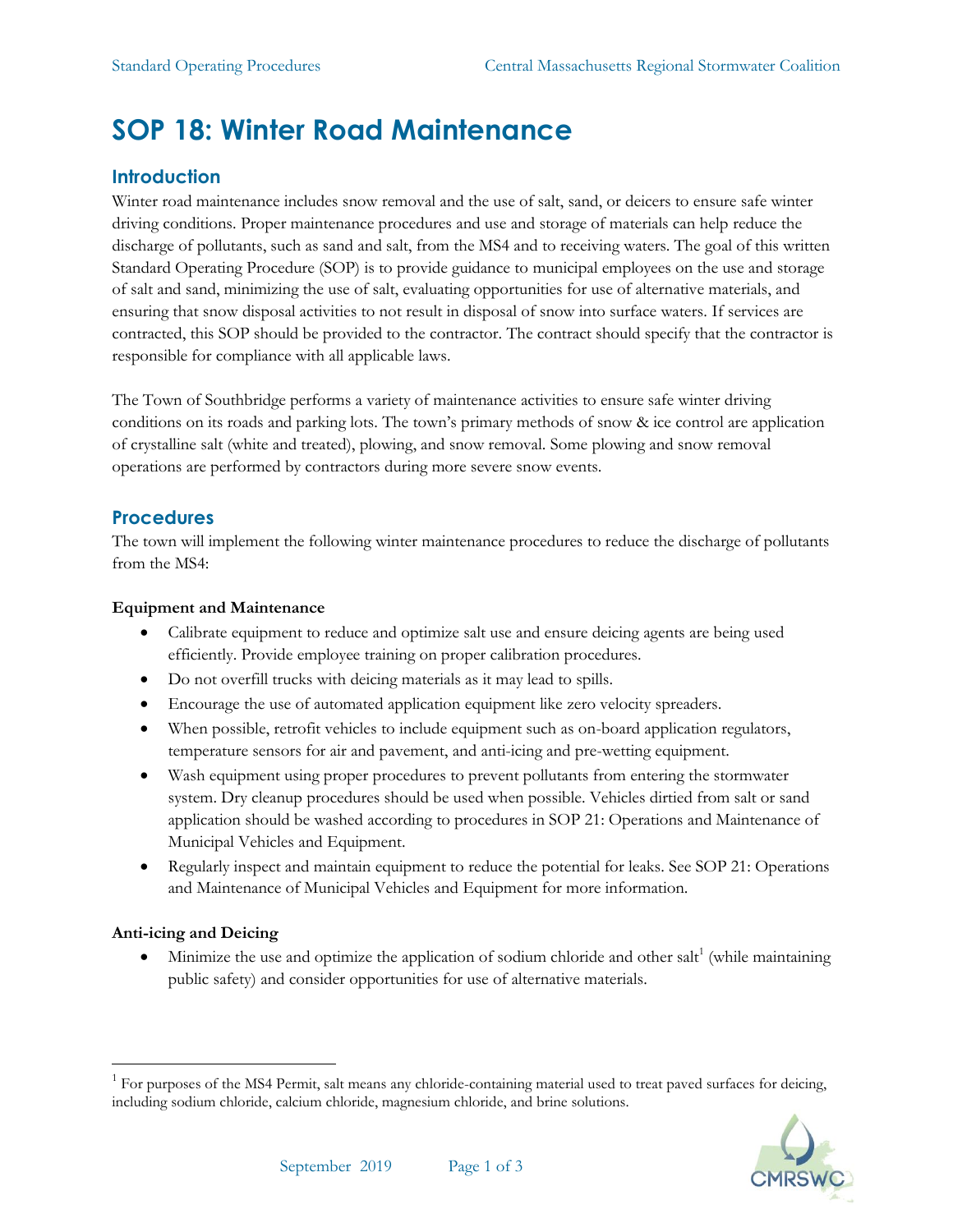- Optimize sand and/or chemical application rates through the use, where practicable, of automated application equipment (e.g., zero velocity spreaders), anti-icing and pre-wetting techniques, implementation of pavement management systems, and alternate chemicals.
- Remove as much snow as possible using mechanical means like plowing, blowing, or shoveling before deicing to reduce the need for road salt or other deicing chemicals.
- When possible, use anti-icing practices to prevent ice formation and reduce the need for deicers.
- Apply anti-icing agents 1-2 hours before winter weather events to ensure optimal performance (can be applied up to 24 prior).
- Only apply road salt when the pavement temperature is above 15° F.
- When using deicers, use pre-wetting agents (e.g., salt brine) to help them work more efficiently and to reduce road salt scatter and bounce.
- Salt brine solution used for anti-icing and pre-wetting can be stored for up to a year –concentration should be tested before use. If temperatures fall below  $0^{\circ}$  F, use a circulator pump to prevent the brine from freezing.
- Use alternative deicing materials instead of sodium chloride as appropriate (e.g., calcium magnesium acetate, magnesium chloride, or calcium chloride).
- Avoid mixing road salt and sand. Doing so makes both the salt and sand work less efficiently and leads to over-application.
- Only apply enough deicer so that plows can remove the snow and ice. Adjust the application rate of deicers based on the type of storm, type of agent used, and anti-icing and pre-wetting techniques used.
- Perform unloading/loading of trucks on impervious surfaces whenever possible. These areas should be frequently cleaned and swept to reduce the tracking and runoff of salt and to capture any spills.
- Track the amount of deicer used and maintain records of the application of sand, anti-icing and/or de-icing chemicals to document the reduction of chemicals to meet established goals.

#### **Storage of Deicing Materials**

- Prevent exposure of deicing product (salt, sand, or alternative products) storage piles to precipitation by enclosing or covering the storage piles. Implement good housekeeping, diversions, containment or other measures to minimize exposure resulting from adding to or removing materials from the pile. Store piles in such a manner as not to impact surface water resources, groundwater resources, recharge areas, and wells.
- Store materials under covered or enclosed areas and on impervious surfaces.
- Ensure that there are adequate drainage controls in storage areas to prevent runoff from entering the stormwater system.
- Follow appropriate loading and unloading procedures. If there are spills when loading or unloading materials, follow the protocol outlined in SOP 8: Spill Response and Cleanup.
- Frequently sweep near the storage/loading areas to reduce the amount of salt, sand, or other materials that is tracked out.
- For liquid deicing chemicals, provide secondary storage containment.
- Do not store road salt near drinking water supplies, surface water resources, groundwater resources, recharge areas, and wells. Follow proper storage guidelines from MassDEP